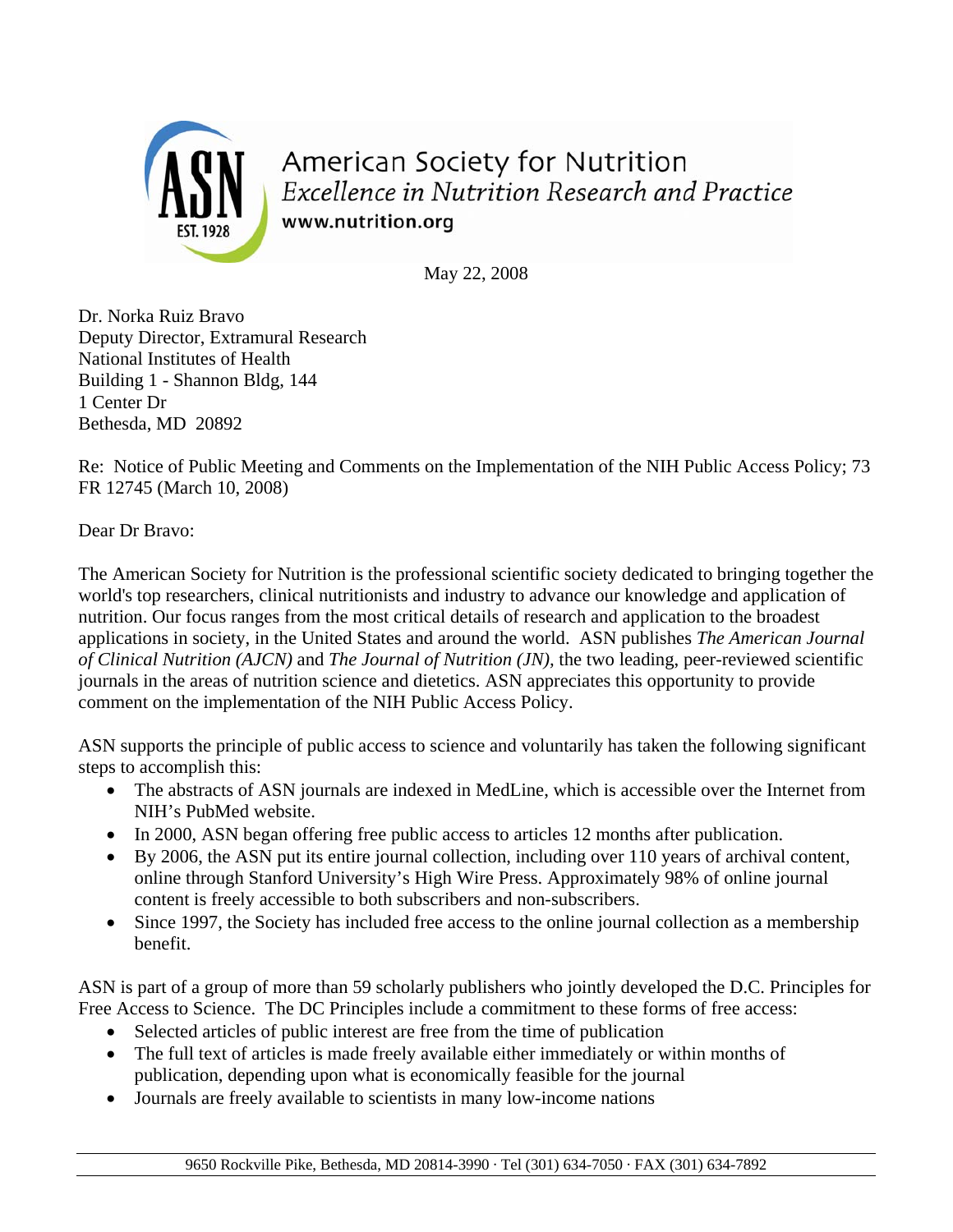- Relevant articles are freely available to individuals in case of compassionate need, i.e. to those seeking information about their own health or that of a family member
- Public access to content is facilitated through indexing agreements with Internet search engines

ASN, like many non-profit scholarly publishers, reinvests the revenues from our journals in direct support of science through scientific meetings, research grants, educational outreach, advocacy, dissemination of information to the public, and improvements in scientific publishing. We believe our efforts constitute a sustainable approach to public access.

Notwithstanding our commitment to public access, ASN has serious concerns about the Public Access Policy currently being implemented by NIH. Our concerns are outlined below.

# **Administrative Burden**

The new policy places a significant administrative burden on authors, institutions and publishers. The low compliance with the voluntary policy (five percent of NIH funded articles in 2006 were deposited by the author) suggests this is the case. The fact that someone, be it the publisher or the scientist, must deposit the manuscript represents time and money. In many cases, deposition of the manuscript is duplicative since they are available free of charge on the publisher's site after 12 months.

# **Review Articles**

The inclusion of new language extending the policy to review articles is of serious concern for the following reasons: (1) the original work cited in the article, if funded by NIH, would already have been disclosed and made available; (2) review articles are not original research that could be tied to a specific NIH grant; and, (3) journals and their subscribers place a high value on review articles, as they represent unique content and include added analysis. Loss of such articles as a benefit to paid subscribers has significant financial implications.

# **Copyright**

The inclusion of blanket requirements in grant contracts has the potential to deny authors and publishers the benefits of their copyrights, among those being the freedom to decide how and in what form their works may be distributed. Moreover, the policy as proposed by NIH may conflict with fundamental copyright principles and does not take into account the value added by publishers and editors. The NIH policy as currently proposed is not, in our opinion, consistent with the legislative mandate to implement said policy in a manner that is consistent with copyright.

# **Impact on not-for-profit publishers and scientific societies**

The NIH has not given appropriate consideration to the potential economic impacts of its proposal on publishers and the fundamental roles and services scientific societies provide to their membership and the scientific community at-large. These impacts may be especially severe for scholarly societies and not-forprofit publishers. NIH has stated in past notices that economic and business implications of any policy changes should be taken into account, and the danger that mandated access will interfere with the ability of journals to recover costs still exists. As ASN has implemented policies to improve public access to the research it publishes, the economic impact of these new policies was carefully considered. Certain considerations influence how soon free public access is economically feasible for a particular journal. These include revenue sources, production costs, utilization patterns, time needed for cost recovery, and frequency of publication. For example, it costs on average \$3,500 to publish an article in *AJCN* or *JN*.